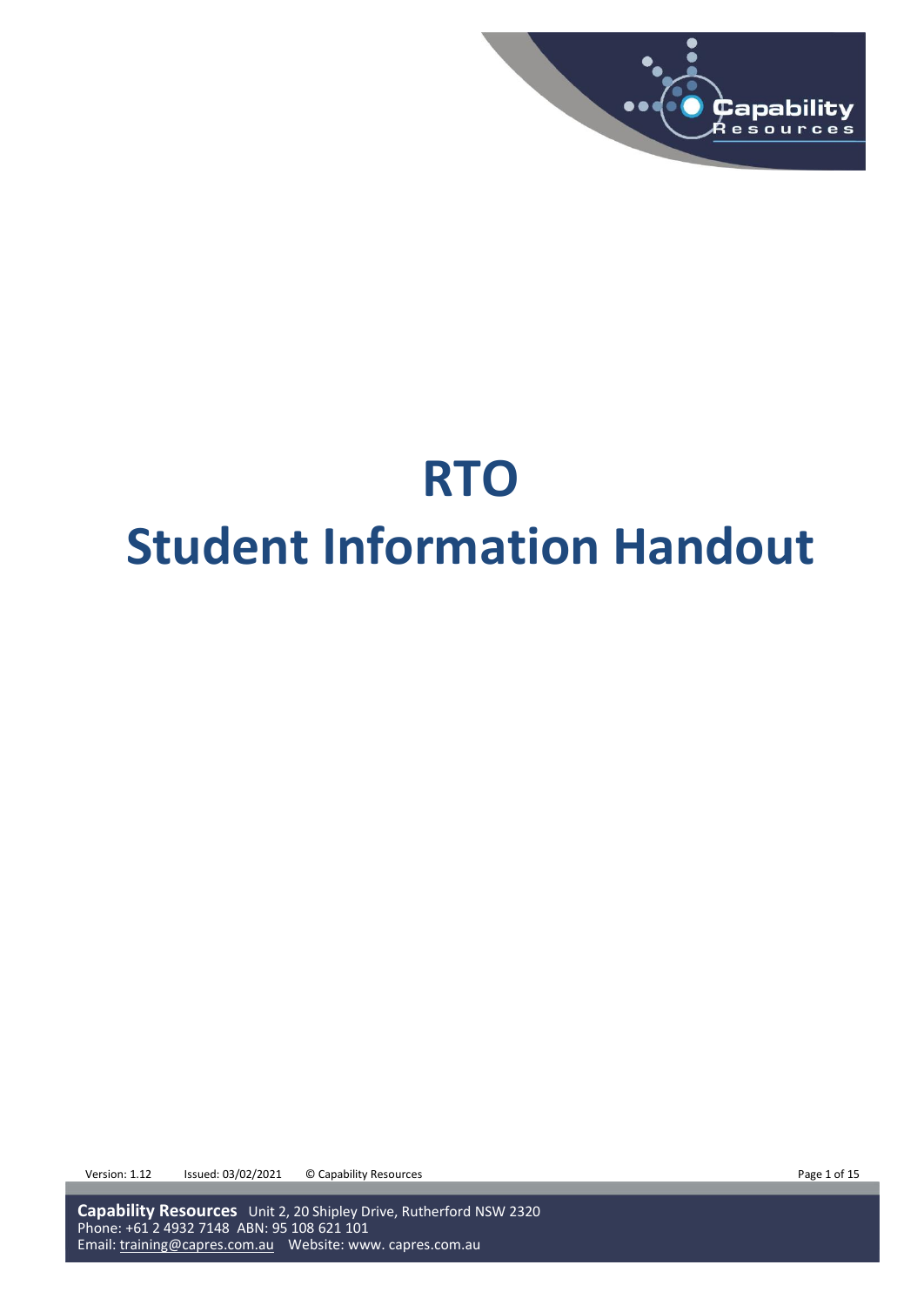

# **Contents**

| 1.  |  |
|-----|--|
| 2.  |  |
| 3.  |  |
| 4.  |  |
| 5.  |  |
| 6.  |  |
| 7.  |  |
| 8.  |  |
| 9.  |  |
| 10. |  |
| 11. |  |
| 12. |  |
| 13. |  |
| 14. |  |
| 15. |  |
| 16. |  |
| 17. |  |
| 18. |  |
| 19. |  |
| 20. |  |
| 21. |  |
| 22. |  |
| 23. |  |
| 24. |  |
| 25. |  |
| 26. |  |
| 27. |  |
| 28. |  |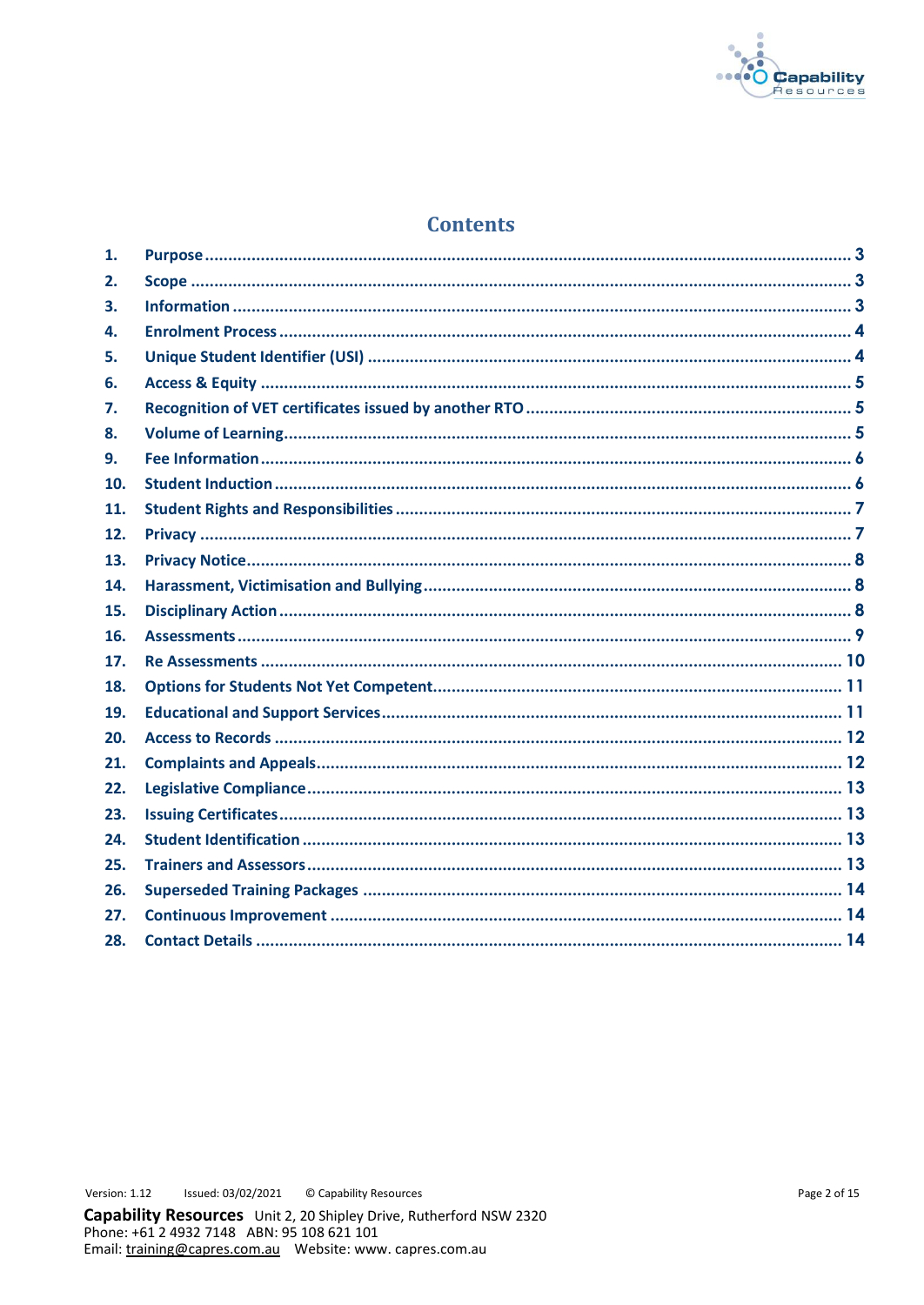

## <span id="page-2-0"></span>1. **Purpose**

Capability Resources Pty Ltd is a Registered Training Organisation registered with ASQA (Australian Skills Quality Authority) to deliver nationally recognised training and assessment services.

The Student Information Handout provides information for students regarding training, assessment, support services and their rights and responsibilities prior to enrolment.

Capability Resources is committed to provide quality training and assessment services to meet the needs of industry and students.

## <span id="page-2-1"></span>2. **Scope**

The Student Information Handout applies to all nationally recognised training and assessment activities performed by Capability Resources, including arrangements with Third Parties.

The qualifications and units of competency that Capability Resources are able to provide are available from<http://training.gov.au/Organisation/Details/90975>

## <span id="page-2-2"></span>3. **Information**

Capability Resources will provide students with current and accurate written or electronic information that enables the student to make an informed decision about undertaking the training and assessment services. This information is provided on request and as a minimum on enrolment.

The information is usually provided by:

- Course Flyer
- Student Information Handout
- Enrolment Form
- Confirmation Form
- Payment Method Form
- Capability Resources website

The type of information provided includes details on:

- Course / Assessment information
- National Code and Title
- Currency of the training and assessment
- Duration, location and modes of delivery for trainign and assessment
- Name and contact details of any third party providing services, as applicable
- Work placement arrangements, as applicable
- Confirmation that the RTO is responsible for compliance of training and/or assessment
- Confirmation that the RTO is responsible for issuance of AQF certification documentation
- Details of the RTO complaints and appeals processes
- Students rights if the RTO or a third party closes or ceases to deliver the agreed training and/or assessment
- Students obligation to repay any VET FEE-HELP debt, as applicable
- Entry requirements, as applicable
- Resources the student must provide
- Implications on student entitlements to access government funding.
- Consumer rights
- Privacy Notice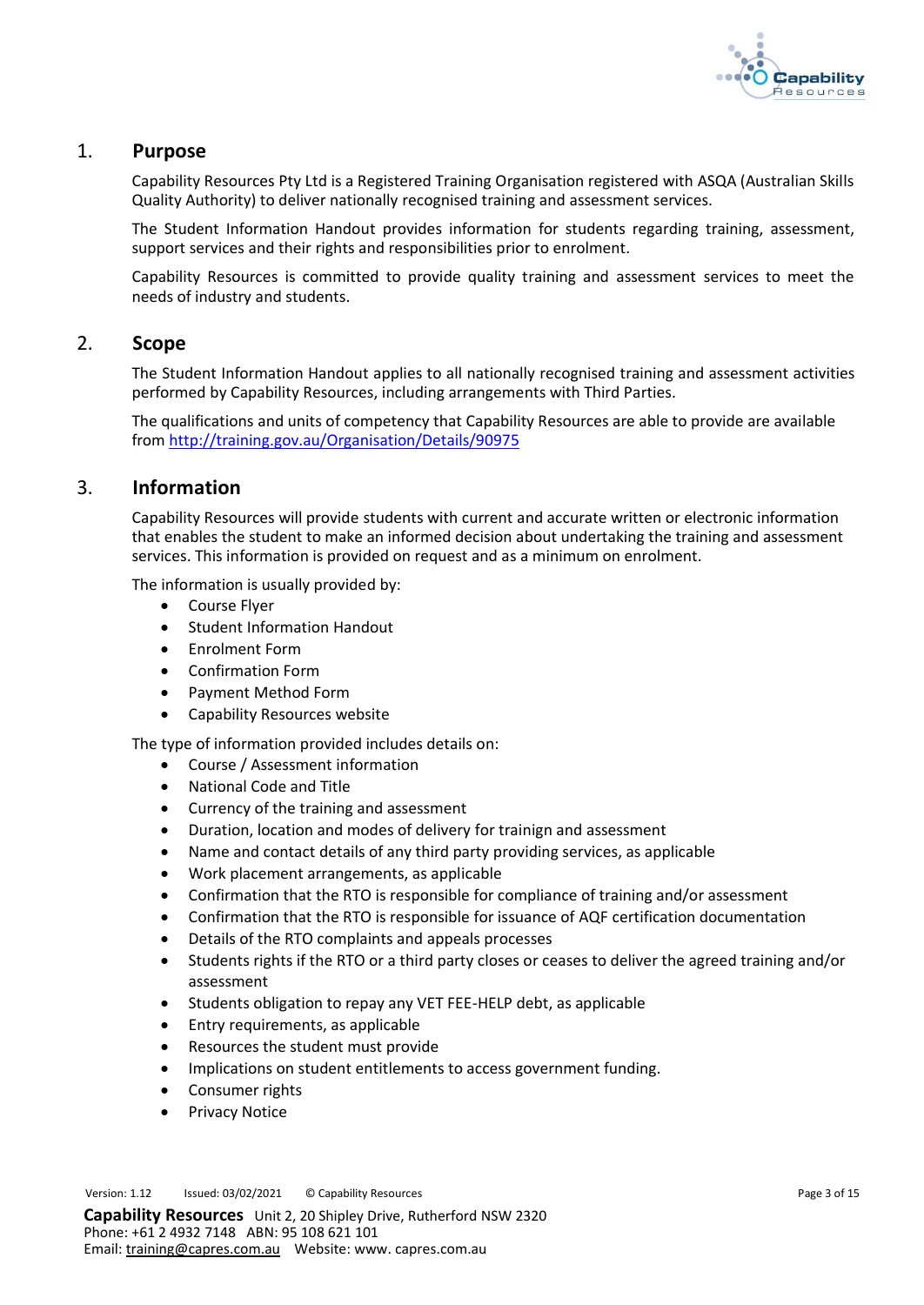

## <span id="page-3-0"></span>4. **Enrolment Process**

Capability Resources will provide students with the required pre-enrolment information to support the process to prepare to complete the training and assessment activities. This will include Student Information Handout, Enrolment Form, Payment Method Form – as applicable and information relevant to participate in the course and/or assessment.

Where a student has elected to participate in training and assessment activities to be performed by Capability Resources, they will need to fully complete and return to Capability Resources the required Enrolment Form and Payment Method Form in a timely manner.

Enrolments are made on a first come, first served basis as determined by the receipt of completed Enrolment Forms and Payment Method Forms. As class placements are limited it is regretted class positions cannot be saved without the Payment Method Form being completed. The Payment Method Form secures your enrolment and course placement.

A Course Confirmation Form will be issued to the student to confirm their participation.

It is the student's responsibility to note the date, time and location of the course as advertised.

Capability Resources reserves the right to decline admission to a course; terminate a student's enrolment in a class at any time or change a course or trainer at any time without notice to course students.

Students are required to be dressed neat and tidy with enclosed footwear to attend training.

Courses with practical components require full Personal Protective Equipment (PPE) to be worn by students. This includes steel cap boots, long sleeve shirt and long pants. For all other courses closed in footwear is required (no thongs). Students will not be permitted to attend training if the relevant PPE requirements are not met.

Students participating in courses involving physical activity, field trips, practical demonstrations etc. do so at their own risk. Capability Resources has public liability insurance for classroom activities.

Evidence of previous training must be provided for Refresher Training when enrolling to ensure training is appropriate and originals are to be sited by trainer on commencement of training. Bookings cannot be accepted without this evidence.

# <span id="page-3-1"></span>5. **Unique Student Identifier (USI)**

Capability Resources will confirm the identity of students during the enrolment process through the verification of relevant student identification, including the sighting of photo identification.

Students will be requested to provide their USI as part of the enrolment process. Capability Resources will verify the student's USI through the Vettrak Student Management System.

Where a student does not have a USI, Capability Resources will direct them to the USI website to create their own USI. <http://usi.gov.au/create-your-USI/Pages/default.aspx>

No certificates will be issued unless the USI has been verified by Capability Resources.

Where a student is exempt from having a USI, Capability Resources will inform the student as part of the enrolment process that the results of the training will not be accessible through the Commonwealth and will not appear on any authenticated VET transcript prepared by the Registrar.

Capability Resources will maintain the security of any USI received from a student. This includes authorised access to the Vettrak Student Management System.

# <span id="page-3-2"></span>6. **Access & Equity**

Capability Resources is committed to access and equity principles and processes in the delivery of its services and working environment in accordance with Sex Discrimination Act 1984, Human Rights and

Version: 1.12 Issued: 03/02/2021 © Capability Resources **Page 4 of 15** Page 4 of 15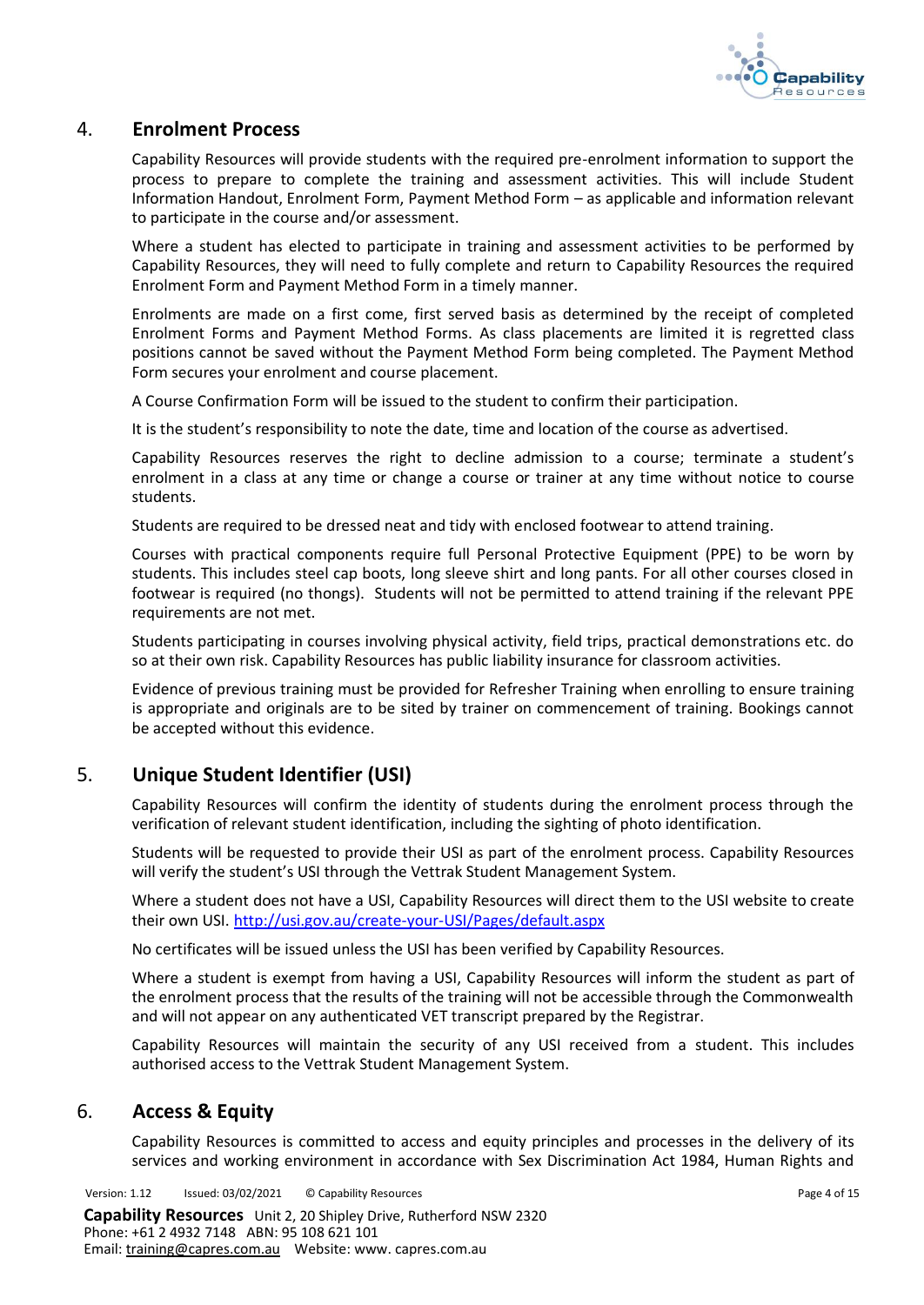

Equal Opportunity Act 1986, Racial Discrimination Act 5 1975, NSW Anti-Discrimination Act and Disability Discrimination Act 1992.

Student enrolments are not discriminated on the basis of race, gender, age, social or educational background or disability.

Capability Resources needs to be advised if students have a medical condition or disability and need assistance in attending a class.

In the event of a situation that is considered by students to be in violation of the Capability Resources commitment, students and clients are required to report the situation to the Capability Resources Training Manager.

Capability Resources meets the needs of clients through effective client relationships. This relationship commences from initial contact enquiry or as part of ongoing client relationships and is managed throughout the deliverable process. Ongoing client relationship is maintained following the completion of any deliverables as part of the continual improvement process to ensure the client needs have been satisfied.

# <span id="page-4-0"></span>7. **Recognition of VET certificates issued by another RTO**

Where a student presents a VET qualification or Statement of Attainment that has been issued by another RTO, Capability Resources will verify the certificate with the issuing RTO. In order for this to proceed, the student will need to complete an RTO Release of Information Consent Form to enable Capability Resources to contact the issuing RTO.

Capability Resources will accept authenticated VET transcripts issued by the Registrar.

Credit Transfer will be applied as applicable.

## <span id="page-4-1"></span>8. **Volume of Learning**

Training products are developed to provide the required volume of learning, including but not limited to delivery, individual study, workplace learning and assessment activities; to enable a student to achieve the learning outcomes.

Professional judgements are made by the training product designers in identifying the volume of learning, with reference to the AQF volume of learning indicators. Details are provided in the Training and Assessment Strategy. Where the volume of learning is less than that identified by the AQF indicators, the designers will justify the professional judgement made for the volume of learning provided.

Variations to the volume of learning include:

- Specific short duration courses that build on knowledge and skills already acquired, and
- Entry level requirements,

The AQF volume of learning is measured in equivalent full time years and include:

- Certificate I completion typically in  $0.5 1$  year
- Certificate II completion typically in  $0.5 1$  year
- Certificate III completion typically in  $1 2$  years
- Certificate IV completion typically in  $0.5 2$  years

As a guide, the generally accepted length of a full time year, used for educational participation, is 1200 hours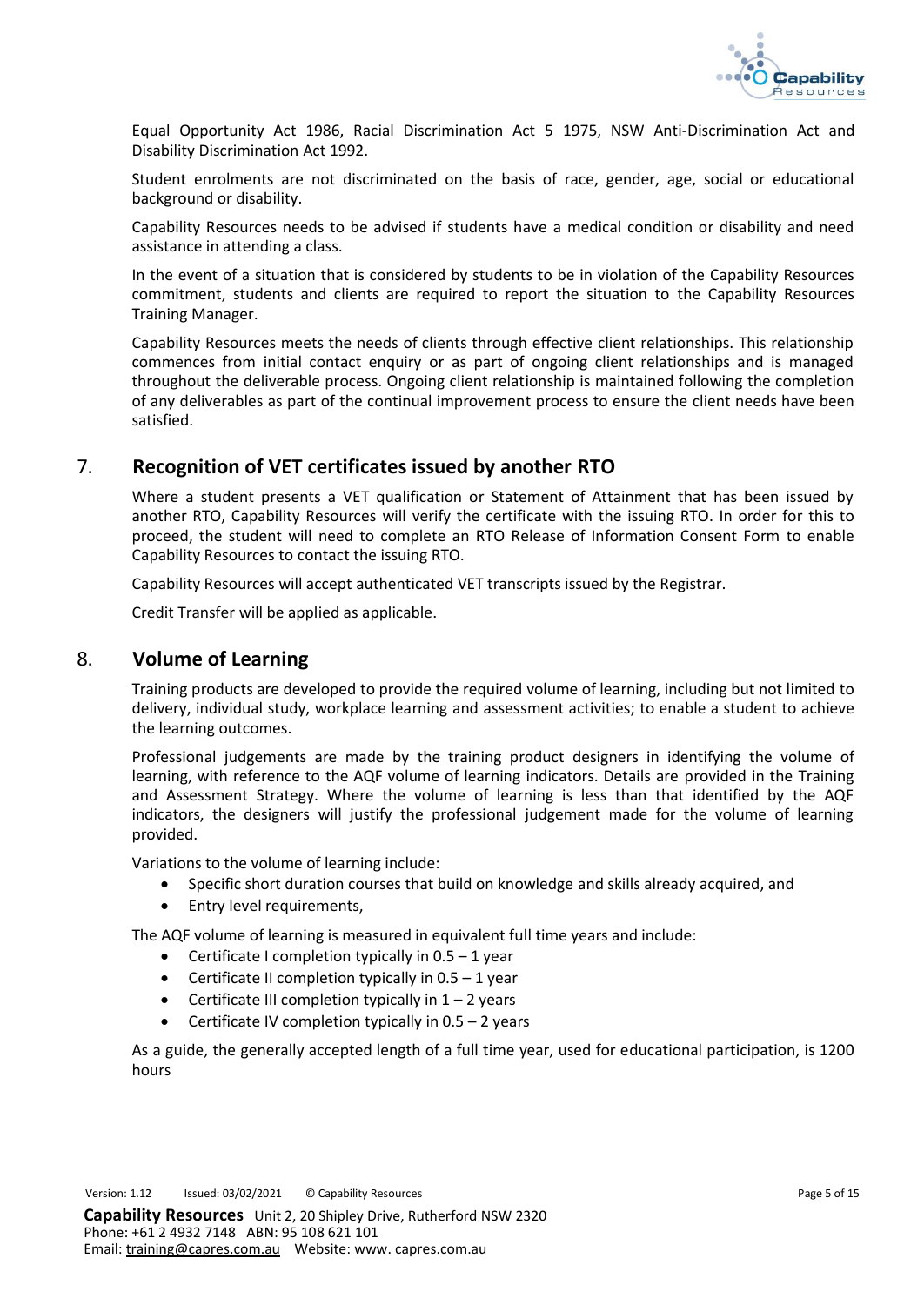

## <span id="page-5-0"></span>9. **Fee Information**

Course Fees: should be paid 7 days prior to course commencement unless an order number has been provided (for approved customers only). Where course fees are greater than \$1500 per student, please pay a deposit of \$1500 per student only, with the balance payable once the course has commenced.

**Cancellations:** Capability Resources reserves the right to cancel any course and a refund will be given if this occurs. Every effort will be made to contact students and employers so please ensure we have your correct contact details.

**Training Guarantee:** Once a course has commenced, Capability Resources will ensure the full course is delivered.

**Refunds:** Fees will only be refunded in the following circumstances

- Where students have overpaid the course fees, the amount overpaid will be refunded
- Where students are enrolled in training that has been cancelled, any fees paid will be refunded in full (or can be applied towards training on an alternative date).
- Where students withdraw from a course at least 5 working days prior to class commencement, any fees paid towards the course will be refunded, less a \$20 administration fee.
- Where a student is unable to commence their training due to serious illness or misadventure, any fees paid towards the course will be refunded, less a \$20 administration fee. This may be subject to the provision of a Medical Certificate when requested.
- We do not refund or transfer fees when you withdraw within 5 working days of course commencement.

## <span id="page-5-1"></span>10. **Student Induction**

Student Induction is conducted for all new students on the first day of the training course. It is essential for students to attend this session to fully understand the requirements to attend and complete the required training and assessment activities.

At the Induction all queries regarding course structure, assessment activities and timetables will be answered collectively with time for individual consultation if required.

The Trainer will be available to answer any questions you have regarding the course.

At the end of the Induction you will be asked to sign a declaration that you have received, understood and agreed to undertake your training according to the policies and procedures of Capability Resources. Please complete this form and hand it back to the Trainer.

Topics, as applicable to be covered in the induction process include:

- Introductions WHS / PPE
- Emergency procedures Course objectives
- 
- 
- 
- 
- Breaks (morning/lunch/afternoon) Special needs
- 
- 
- Site familiarisation Assessment criteria
- Amenities Amenities Assessment methods & process
- Use of mobile phones Assessment appeals process
- Timetable Access to records
	-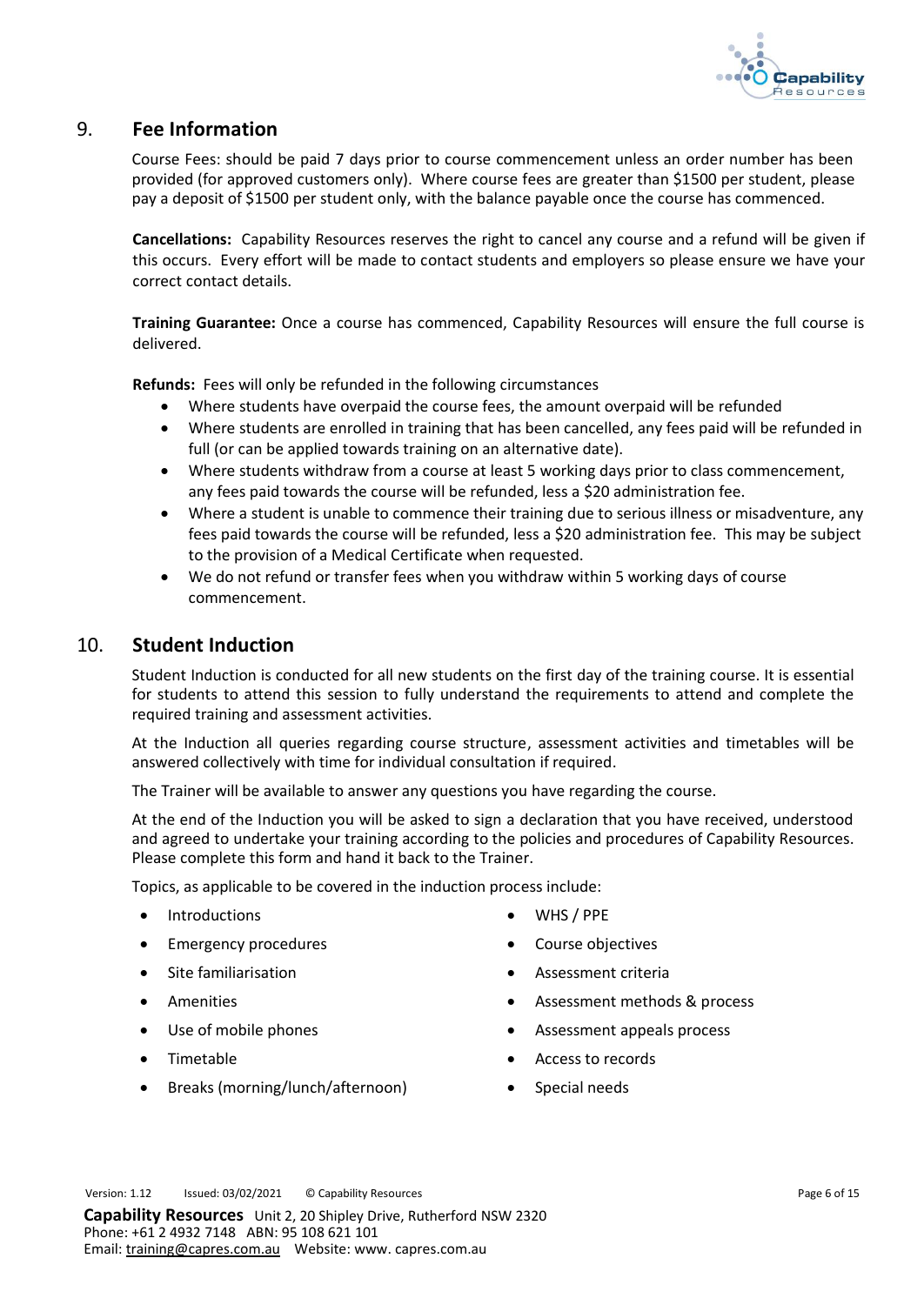

# <span id="page-6-0"></span>11. **Student Rights and Responsibilities**

Rights: When students enter into an agreement with Capability Resources by signing the Enrolment Form, they are entitled to:

- Be treated fairly and with respect
- Learn in an environment free of discrimination and harassment
- Participate in a supportive environment
- Be provided with information regarding the assessment process
- Make a complaint without fear of discrimination
- Protection of the privacy and confidentiality of personal information
- The right to learn in a smoke free environment
- Rights as a consumer in accordance with Australian Consumer laws

Obligations: When students enter into an agreement with Capability Resources by signing the Enrolment Form, they agree to:

- Comply in good faith with all the applicable laws and regulations
- Neither conflict with, nor compromise the interests or objectives of the training activities
- Minimise harm to the environment
- Abide by no smoking policies
- Manage risks to their health and safety arising from training activities
- Ensure own attitude and behaviour do not impact on or threaten others
- Refrain from unacceptable behaviour, including swearing and loitering
- Follow reasonable directions of the trainer/assessor in the training/assessment activities
- Attend the training as scheduled and on time
- Dress appropriately and wear required PPE
- Complete assessment activities in time
- Refrain from using mobile phones and other electronic devices during class unless approved by the trainer/assessor
- Comply with the policies and procedures of Capability Resources
- Do not attend when under the influence of alcohol or drugs
- Respect other students
- Do not distract other students
- Do not attend training if completed night shift prior to the training day
- Not engage in any plagiarism, collusion or cheating in any assessment
- Return any learning and assessment resources
- Do not damage or remove learning and assessment resources
- Provide resources as identified and agreed

## <span id="page-6-1"></span>12. **Privacy**

Capability Resources recognise a student's right to privacy. Capability Resources Privacy Policy identifies how we handle information we learn about you. We collect and store your enrolment details and your progress reports using secured means. Where State or Commonwealth funding supports training we are obliged to submit your enrolment details for statistical purposes.

The information we collect from you is protected and personal student files will only contain information pertinent to the student's training program and assessment outcomes.

Capability Resources is required to collect, analyse, and act on relevant data for continuous improvement of training and assessment activities and to also comply with regulatory reporting requirements.

Version: 1.12 Issued: 03/02/2021 © Capability Resources **Page 7 of 15** Page 7 of 15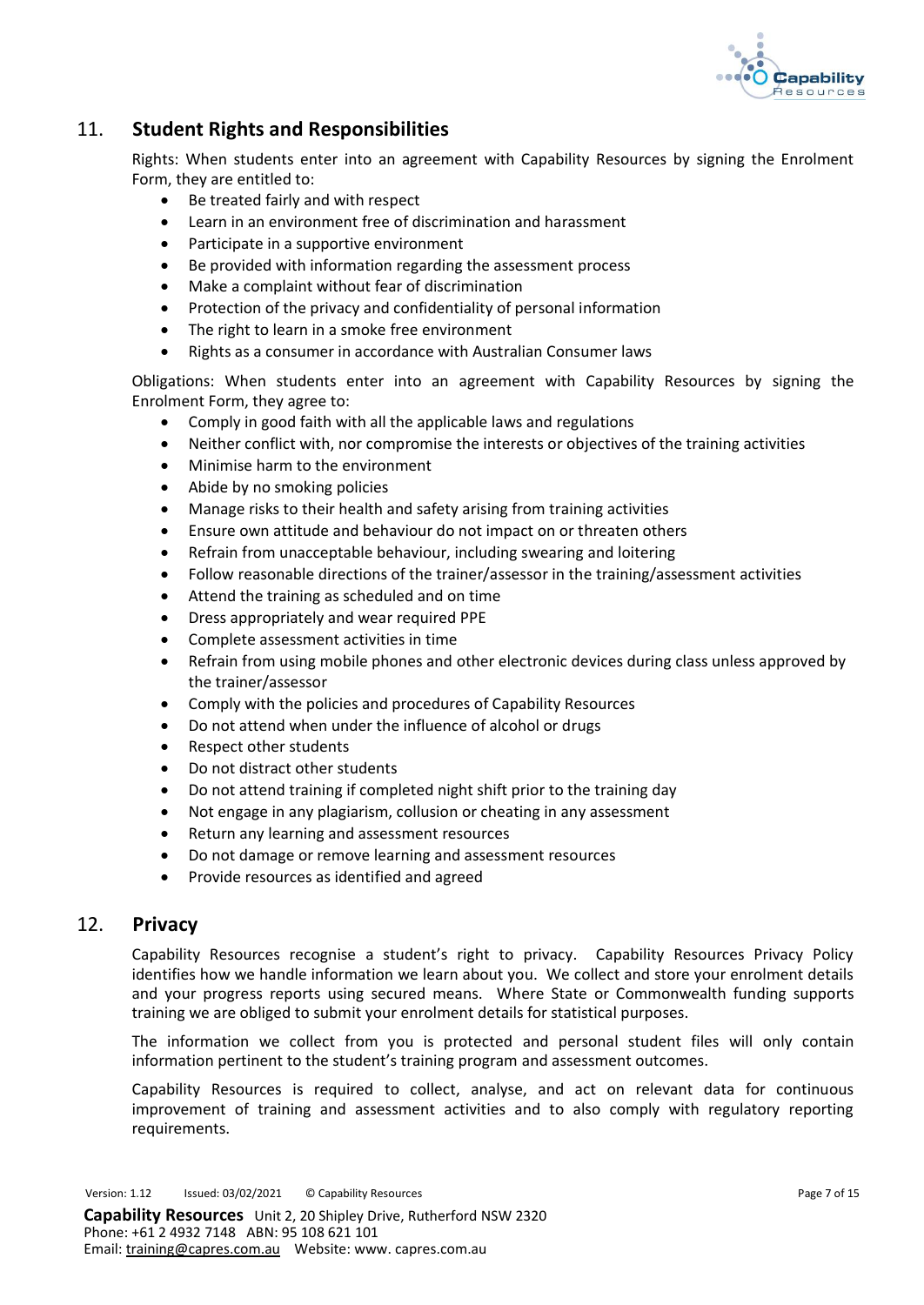

The confidentiality of all personal information in our records will be protected under the Privacy Act 1988.

# <span id="page-7-0"></span>13. **Privacy Notice – National VET Data Policy**

#### **Why we collect your personal information**

As a registered training organisation (RTO), we collect your personal information so we can process and manage your enrolment in a vocational education and training (VET) course with us.

Should an individual not be able provide their personal information, Capability Resources will not be able to proceed with the enrolment.

#### **How we use your personal information**

We use your personal information to enable us to deliver VET courses to you, and otherwise, as needed, to comply with our obligations as an RTO.

#### **How we disclose your personal information**

We are required by law (under the *National Vocational Education and Training Regulator Act 2011* (Cth) (NVETR Act)) to disclose the personal information we collect about you to the National VET Data Collection kept by the National Centre for Vocational Education Research Ltd (NCVER). The NCVER is responsible for collecting, managing, analysing and communicating research and statistics about the Australian VET sector.

We are also authorised by law (under the NVETR Act) to disclose your personal information to the relevant state or territory training authority.

#### **How the NCVER and other bodies handle your personal information**

The NCVER will collect, hold, use and disclose your personal information in accordance with the law, including the *Privacy Act 1988* (Cth) (Privacy Act) and the NVETR Act. Your personal information may be used and disclosed by NCVER for purposes that include populating authenticated VET transcripts; administration of VET; facilitation of statistics and research relating to education, including surveys and data linkage; and understanding the VET market.

The NCVER is authorised to disclose information to the Australian Government Department of Education, Skills and Employment (DESE), Commonwealth authorities, State and Territory authorities (other than registered training organisations) that deal with matters relating to VET and VET regulators for the purposes of those bodies, including to enable:

- administration of VET, including program administration, regulation, monitoring and evaluation
- facilitation of statistics and research relating to education, including surveys and data linkage
- understanding how the VET market operates, for policy, workforce planning and consumer information.

The NCVER may also disclose personal information to persons engaged by NCVER to conduct research on NCVER's behalf.

The NCVER does not intend to disclose your personal information to any overseas recipients.

For more information about how the NCVER will handle your personal information please refer to the NCVER's Privacy Policy at [www.ncver.edu.au/privacy.](http://www.ncver.edu.au/privacy)

If you would like to seek access to or correct your information, in the first instance, please contact Capability Resources using the contact details listed below.

Version: 1.12 Issued: 03/02/2021 © Capability Resources **Page 8 of 15** Page 8 of 15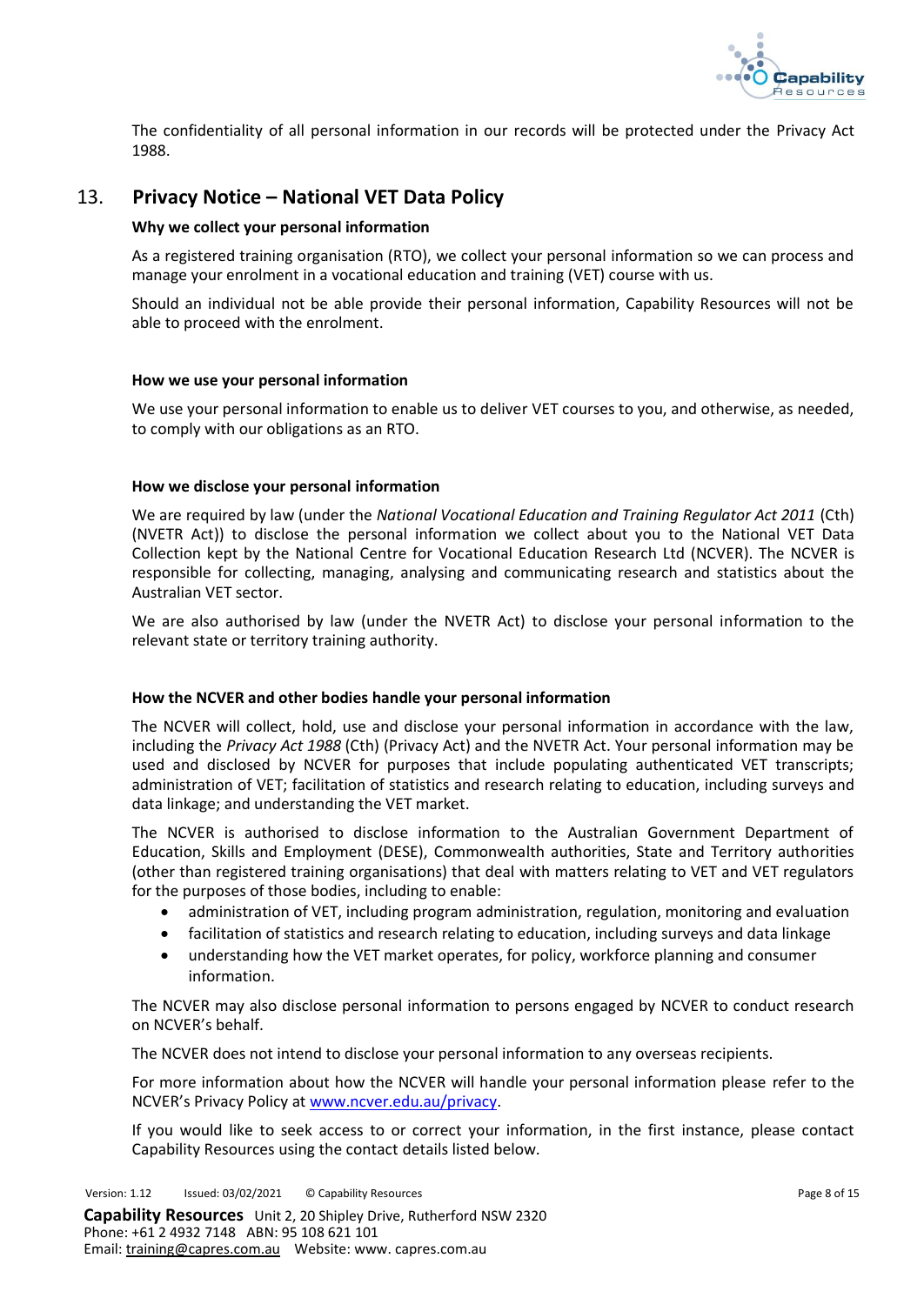

DESE is authorised by law, including the Privacy Act and the NVETR Act, to collect, use and disclose your personal information to fulfil specified functions and activities. For more information about how the DESE will handle your personal information, please refer to the DESE VET Privacy Notice at [https://www.dese.gov.au/national-vet-data/vet-privacy-notice.](https://www.dese.gov.au/national-vet-data/vet-privacy-notice)

#### **Surveys**

You may receive a student survey which may be run by a government department or an NCVER employee, agent, third-party contractor or another authorised agency. Please note you may opt out of the survey at the time of being contacted.

#### **Contact Information**

At any time, you may contact Capability Resources to:

- request access to your personal information
- correct your personal information
- make a complaint about how your personal information has been handled
- ask a question about this Privacy Notice

## <span id="page-8-0"></span>14. **Harassment, Victimisation and Bullying**

Capability Resources does not tolerate any harassment, victimisation, bullying or any such conduct that has the purpose or effect of interfering with an individual's work performance or creating an intimidating, hostile, or an offensive learning environment. This includes harassment, victimisation, bullying because of sex, race, national origin, religion, disability, sexuality or age.

Harassment is unlawful under Commonwealth and State legislation and all harassment, bullying and victimisation are contrary to the duty of care to provide a safe environment for work and learning. In the event of a situation that is considered by clients to be in violation of Capability Resources' Company harassment, victimisation and bullying policy, report the situation to the Capability Resources Manager.

## <span id="page-8-1"></span>15. **Disciplinary Action**

Capability Resources' goal is to create a fair and efficient environment for all students. Should any student act with disregard to any of the organisation's policies and procedures, it may be necessary for management to take the following disciplinary action:

#### Stage 1: Discussion and Verbal Warning

This is a verbal conversation where students and management will discuss the events, incidents and/or issues of concern. This discussion will result in recommendations for improvements, together with an appropriate action or training plan with timelines. Details will be recorded and signed by all parties. Where the incident or conduct has been unacceptable and of a serious nature, immediate training termination will take place.

#### Stage 2: Written Warning

If there is no significant improvement in performance as agreed in Stage 1, or another incident takes place, management will issue a written warning.

Version: 1.12 Issued: 03/02/2021 © Capability Resources **Page 9 of 15** Page 9 of 15 **Capability Resources** Unit 2, 20 Shipley Drive, Rutherford NSW 2320 Phone: +61 2 4932 7148 ABN: 95 108 621 101

Email: [training@capres.com.au](mailto:training@capres.com.au) Website: www. capres.com.au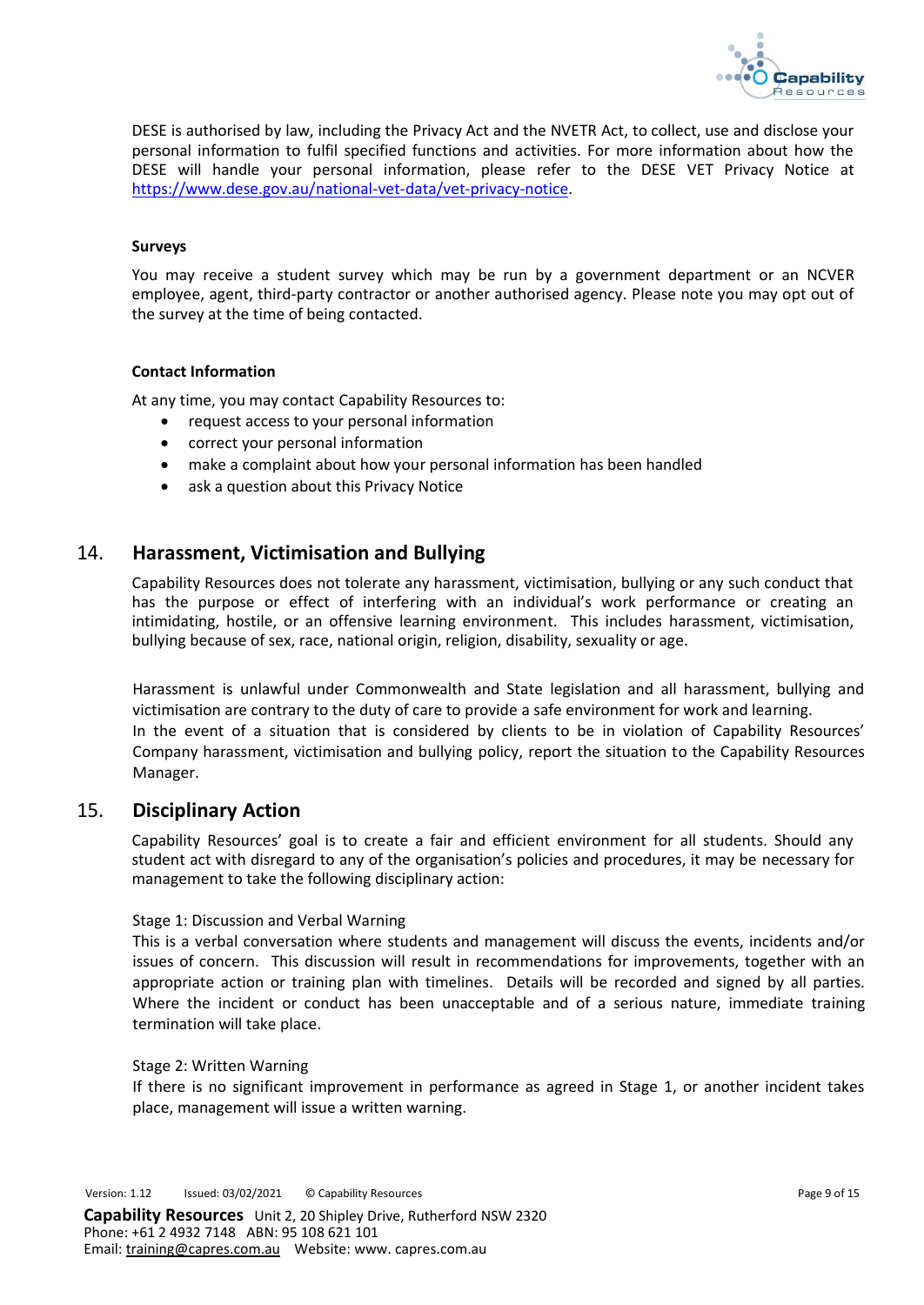

Stage 3: Third and Final Written Warning

If the disciplinary review process fails, management and the student will meet for a final meeting. Management will provide evidence that despite the course of action taken the issue persists. Students will be issued with the final Student warning resulting in management's right to take the necessary disciplinary action required. Documents of reason and action taken will be placed on the student's personal file.

## <span id="page-9-0"></span>16. **Assessments**

Assessments provided by Capability Resources will meet the requirements of Principles of Assessment and Rules of Evidence.

A range of assessment methods will be used by Capability Resources. These may include:

- Observation: A record made by an Assessor observing a student's performance in work based environments for required performance evidence skills.
- Self-Assessment: A record completed by a student to identify where they feel they meet the selected performance criteria, or provides an opportunity for a student to request further training.
- Third party Report: A Report obtained from a student's Supervisor to be used as support evidence to satisfy required work based skill and knowledge requirements.
- Supporting Evidence: Completed by the student (e.g. articles, reports, project material, papers, testimonials, products, resources, risk assessments) that relate to the performance criteria.
- Questioning (Written/Oral) Assessment: A written or Oral assessment completed by a student to confirm required knowledge evidence.
- RPL: Student completes the Recognition of Prior Learning Guide, including evidence of formal, non-formal and informal learning to be recognized against the required performance criteria.
- Core Skills/Foundation / Employability Skills Assessment: A record of an assessment of a student's foundation and employability skills.

Students will be assessed as Competent or Not Competent following the completion of the assessment process. To be awarded competent for nationally recognised courses, students must satisfy all aspects of the performance assessment criteria, including task skills, task management skills, contingency management skills and job/role environment skills.

To achieve Competency, students must consistently demonstrate the skills, knowledge, LLN and Work Health and Safety requirements associated with course

#### **Principles of Assessment**

#### **Fairness:**

The individual learner's needs are considered in the assessment process.

Where appropriate, reasonable adjustments are applied by the RTO to take into account the individual learner's needs.

The RTO informs the learner about the assessment process and provides the learner with the opportunity to challenge the result of the assessment and be reassessed if necessary.

#### **Flexibility:**

Version: 1.12 Issued: 03/02/2021 © Capability Resources **Page 10** of 15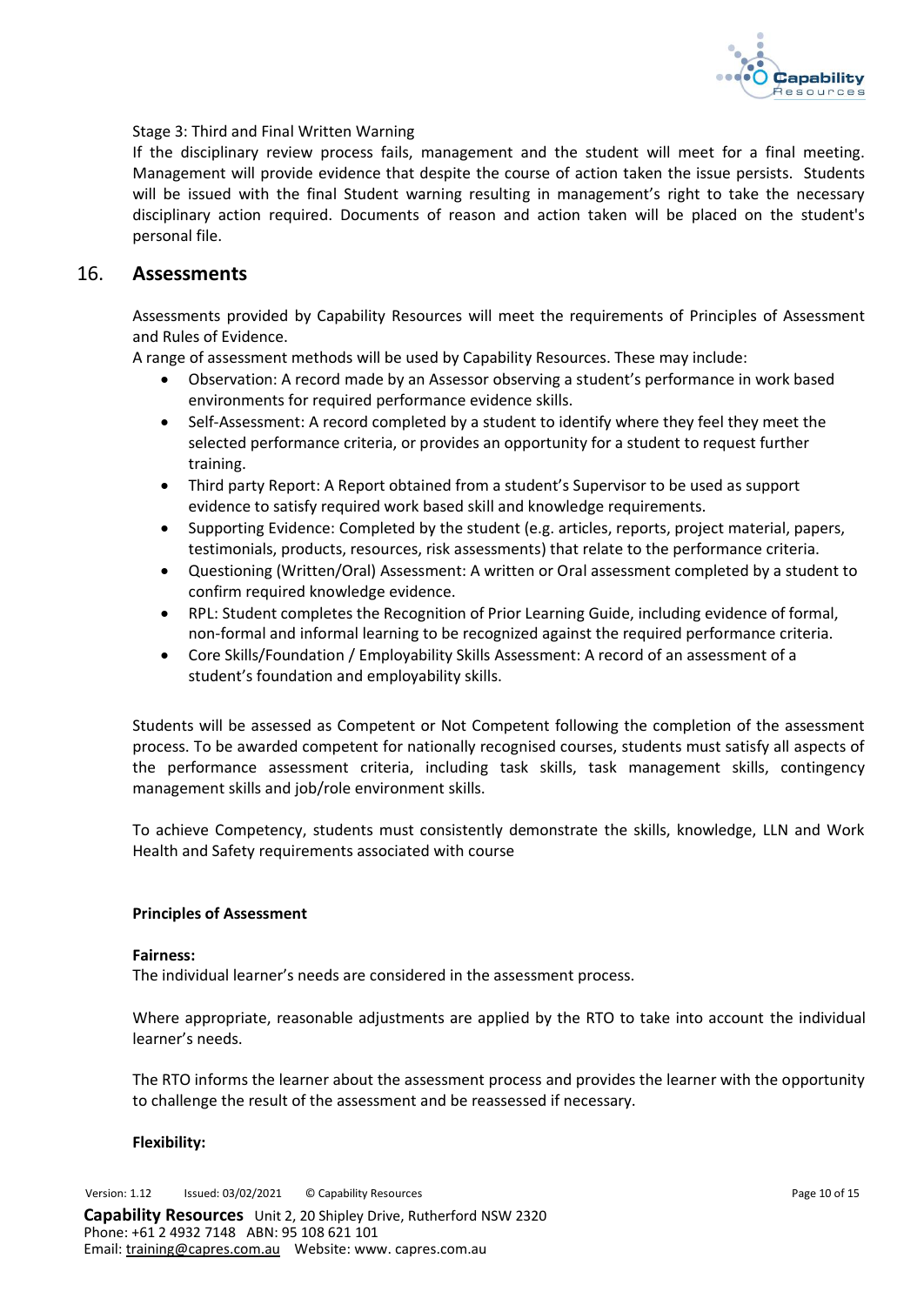

Assessment is flexible to the individual learner by:

- reflecting the learner's needs;
- assessing competencies held by the learner no matter how or where they have been acquired; and
- drawing from a range of assessment methods and using those that are appropriate to the context, the unit of competency and associated assessment requirements, and the individual.

#### **Validity:**

Any assessment decision of the RTO is justified, based on the evidence of performance of the individual learner. Validity requires:

- assessment against the unit/s of competency and the associated assessment requirements covers the broad range of skills and knowledge that are essential to competent performance;
- assessment of knowledge and skills is integrated with their practical application;
- assessment to be based on evidence that demonstrates that a learner could demonstrate these skills and knowledge in other similar situations; and
- judgement of competence is based on evidence of learner performance that is aligned to the unit/s of competency and associated assessment requirements

#### **Reliability:**

Evidence presented for assessment is consistently interpreted and assessment results are comparable irrespective of the assessor conducting the assessment.

#### **Rules of Evidence**

#### **Validity:**

The assessor is assured that the learner has the skills, knowledge and attributes as described in the module or unit of competency and associated assessment requirements.

#### **Sufficiency:**

The assessor is assured that the quality, quantity and relevance of the assessment evidence enables a judgement to be made of a learner's competency.

#### **Authenticity:**

The assessor is assured that the evidence presented for assessment is the learner's own work.

#### **Currency:**

The assessor is assured that the assessment evidence demonstrates current competency. This requires the assessment evidence to be from the present or the very recent past.

## <span id="page-10-0"></span>17. **Re Assessments**

Where a student has not been able to demonstrate competency in the first attempt of an assessment, they will be provided with a second attempt at the time of the assessment.

Where the student does not achieve competence in the second attempt, the student and the assessor will discuss the required outcomes. This feedback will be identified in the feedback section of the student's Assessor Record / Progressive Summary Report.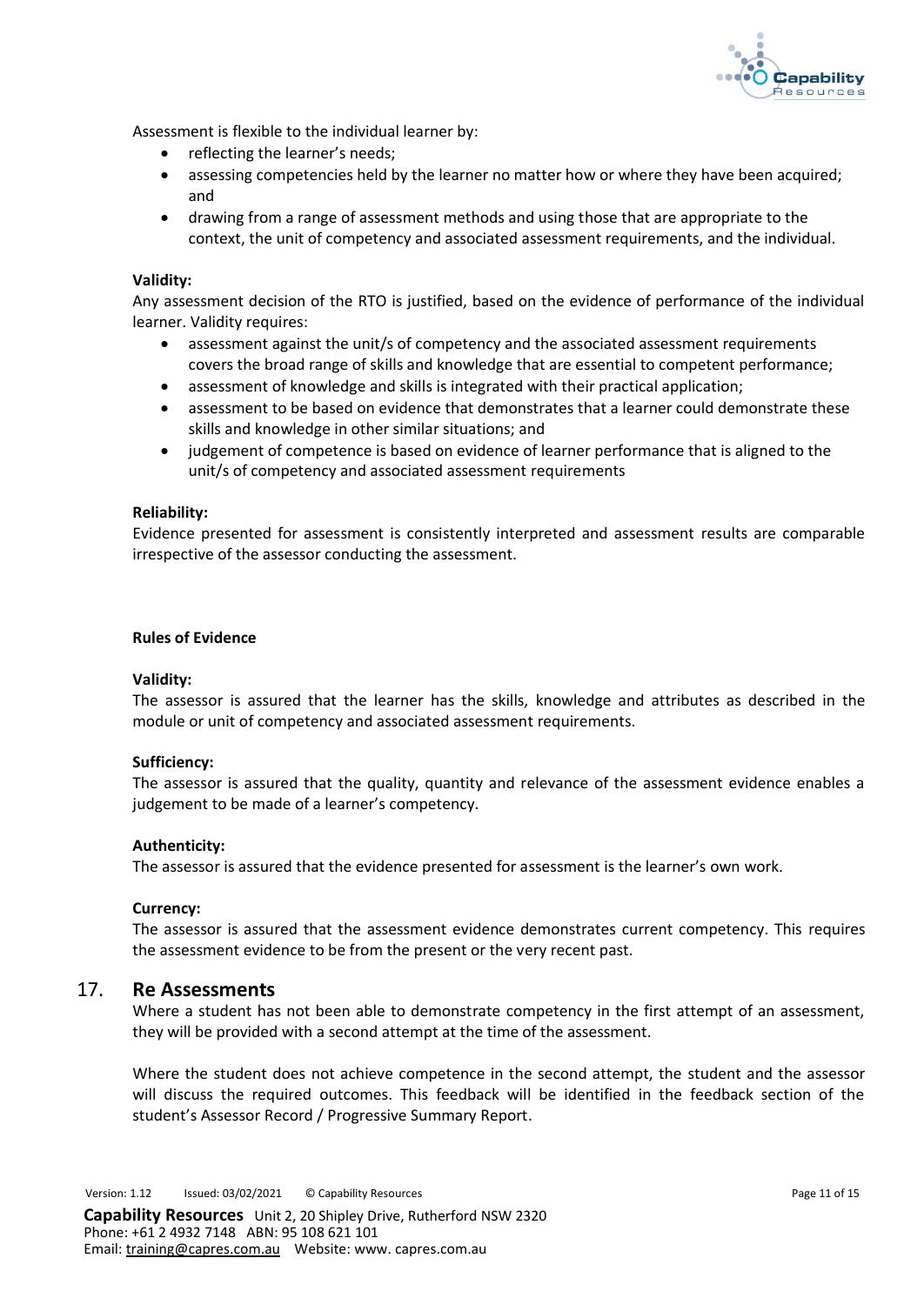

Where the student agrees to undertake further training and assessment, Capability Resources will provide this service at an agreed additional cost.

## <span id="page-11-0"></span>18. **Options for Students Not Yet Competent**

Students who are deemed not yet competent on completion of training and assessment can contact Capability Resources to discuss options for undertaking a course of action to achieve competency. A plan will be developed on a case by case basis at an additional cost to be determined during initial discussions.

## <span id="page-11-1"></span>19. **Educational and Support Services**

Where applicable and identified, strategies will be explored to support students that require additional educational and support services. The types of support services may include:

- pre-enrolment materials
- study support and study skills programs
- language, literacy and numeracy (LLN) programs or referrals to these programs
- equipment, resources and/or programs to increase access for learners with disabilities and other learners in accordance with access and equity
- learning resource centres
- mediation services or referrals to these services
- flexible scheduling and delivery of training and assessment
- counselling services or referrals to these services
- information and communications technology (ICT) support
- learning materials in alternative formats, for example, in large print
- learning and assessment programs contextualised to the workplace
- any other services that the RTO considers necessary to support learners to achieve competency

The process to identify the additional needs of a learner prior to and during any training and assessment activity include:

- Prior:
	- Identified by the learner
	- Completion of a LLN Assessment (Written or online)
	- Enrolment Form completed by learner to identify any needs
- During:
	- Completion of an Assessment Process Agreement prior to assessment activities
	- Ongoing monitoring by the trainer/assessor

Capability Resources will make every effort to make reasonable adjustments to accommodate student disabilities. Students, who consider they have a disability that will result in being disadvantaged in an assessment activity, need to notify Capability Resources so that reasonable adjustments can be made.

Where it has been identified that a student requires educational and support services, this will be discussed with the student to determine an appropriate outcome. Any costs will be disclosed with the student.

## <span id="page-11-2"></span>20. **Access to Records**

Capability Resources maintains accurate learner records using the Vettrak Student Management System. Records are maintained for defined periods as identified by the Quality Record Retention Register.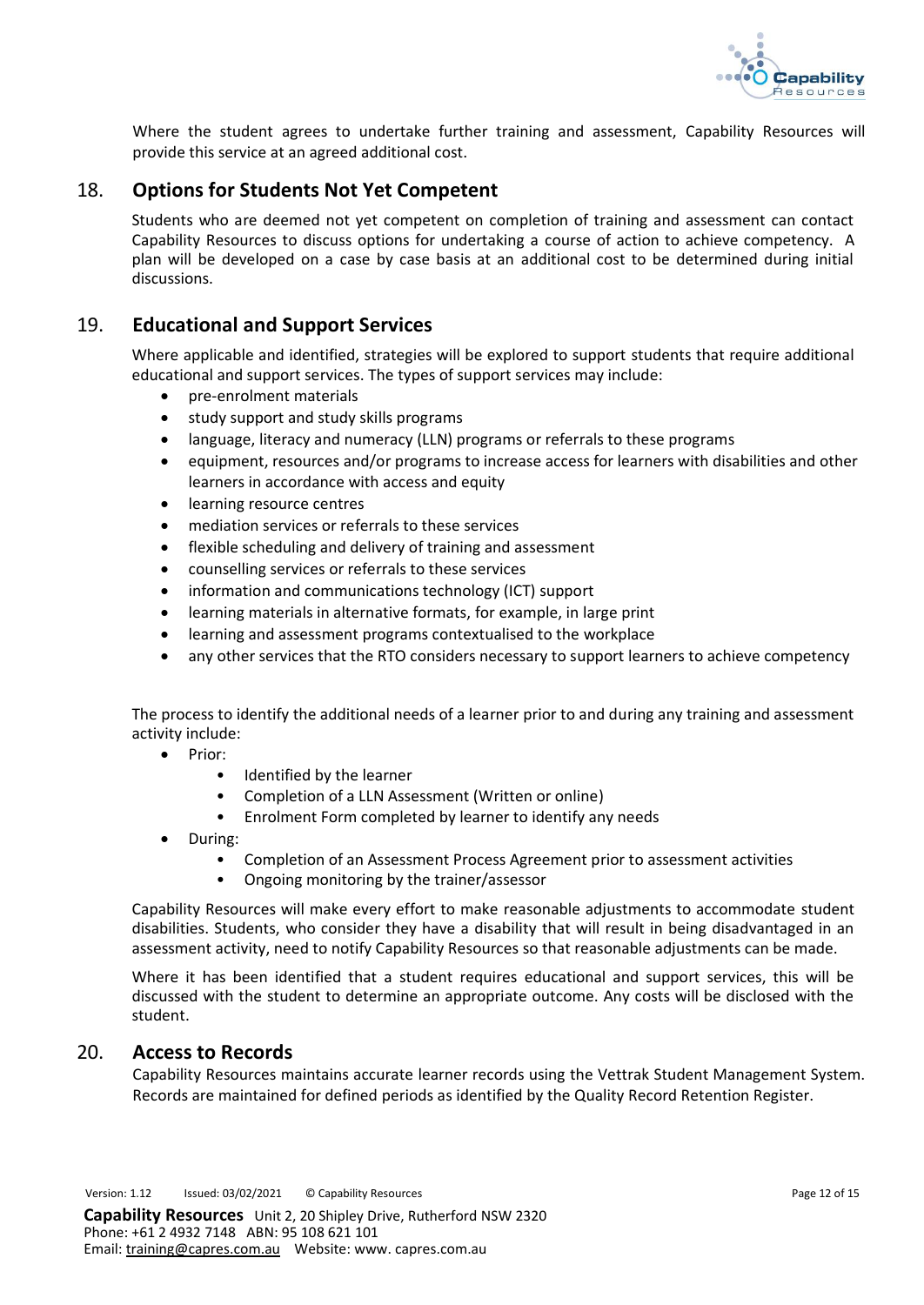

Students are informed of the process to access their records through the Student Information Handout and Enrolment Form. A student may access records or personal training and assessment information upon written request.

# <span id="page-12-0"></span>21. **Complaints and Appeals**

Capability Resources has a Complaints Procedure that includes the management of training related complaints, grievances or appeals. Capability Resources recognise that differences and grievances can arise from time to time. If you have any concerns about our training and assessment services, processes or policies, please let us know.

In the first instance, students are to discuss the matter with the trainer/assessor.

Should a satisfactory outcome not be achieved, the student is to follow the process as identified in the Managing Training Related Complaints, Grievance or Appeals procedure below:

#### **Managing Training Related Complaints, Grievance or Appeals:**

- All complaints, grievances, and appeals are to be recorded using the Improvement Action Form and forwarded to the Training Manager (or delegate) of Capability Resources office by the next business day.
- The Training Manager will advise within 3 days of receiving the complaint, grievance or appeal that the issue is being followed up.
- The Training Manager will review the complaint, grievance or appeal and determine a satisfactory outcome within 14 days.
- Should the complaint, grievance or appeal not be resolved, the Training Manager will organise a panel to review the outcome within 7 days.
- Each appellant will have the opportunity to present their case to the Panel or Individual Person reviewing the appeal.
- Should the appellant not be satisfied with the outcome, the complaint, grievance or appeal will be forwarded to the General Manager who will determine a final decision.
- In the case where a trainee makes a complaint about their employer, Capability Resources will advise the trainee to seek support and assistance from the State Training Authority on 132811
- Students who are still unhappy with the outcome can take the following action:
- Contact ASQA if unable to resolve the complaint by following the RTO's complaints and appeals procedure. To do this, a student should complete the Complaints Form available from [www.asqa.gov.au](http://www.asqa.gov.au/)

Capability Resources will have regular contact and will advise the complainant or appellant in writing of the reasons where more than 60 calendar days have been required to process a complaint or appeal.

All complaints, grievances and appeals will remain confidential

## <span id="page-12-1"></span>22. **Legislative Compliance**

Capability Resources and students acknowledge that they must observe the relevant Commonwealth / State / Territory legislation requirements, in particular the WHS Act 2011 & Regulations 2017 when participating in training and assessment activities.

Complying with all relevant legislative and regulatory requirements, such as:

- National Vocational Education and Training Regulator Act 2011
- Consumer protection laws
- Anti-discrimination legislation and regulations
- Copyright Act
- Privacy Act

Version: 1.12 Issued: 03/02/2021 © Capability Resources **Page 13 of 15** Page 13 of 15

**Capability Resources** Unit 2, 20 Shipley Drive, Rutherford NSW 2320 Phone: +61 2 4932 7148 ABN: 95 108 621 101 Email: [training@capres.com.au](mailto:training@capres.com.au) Website: www. capres.com.au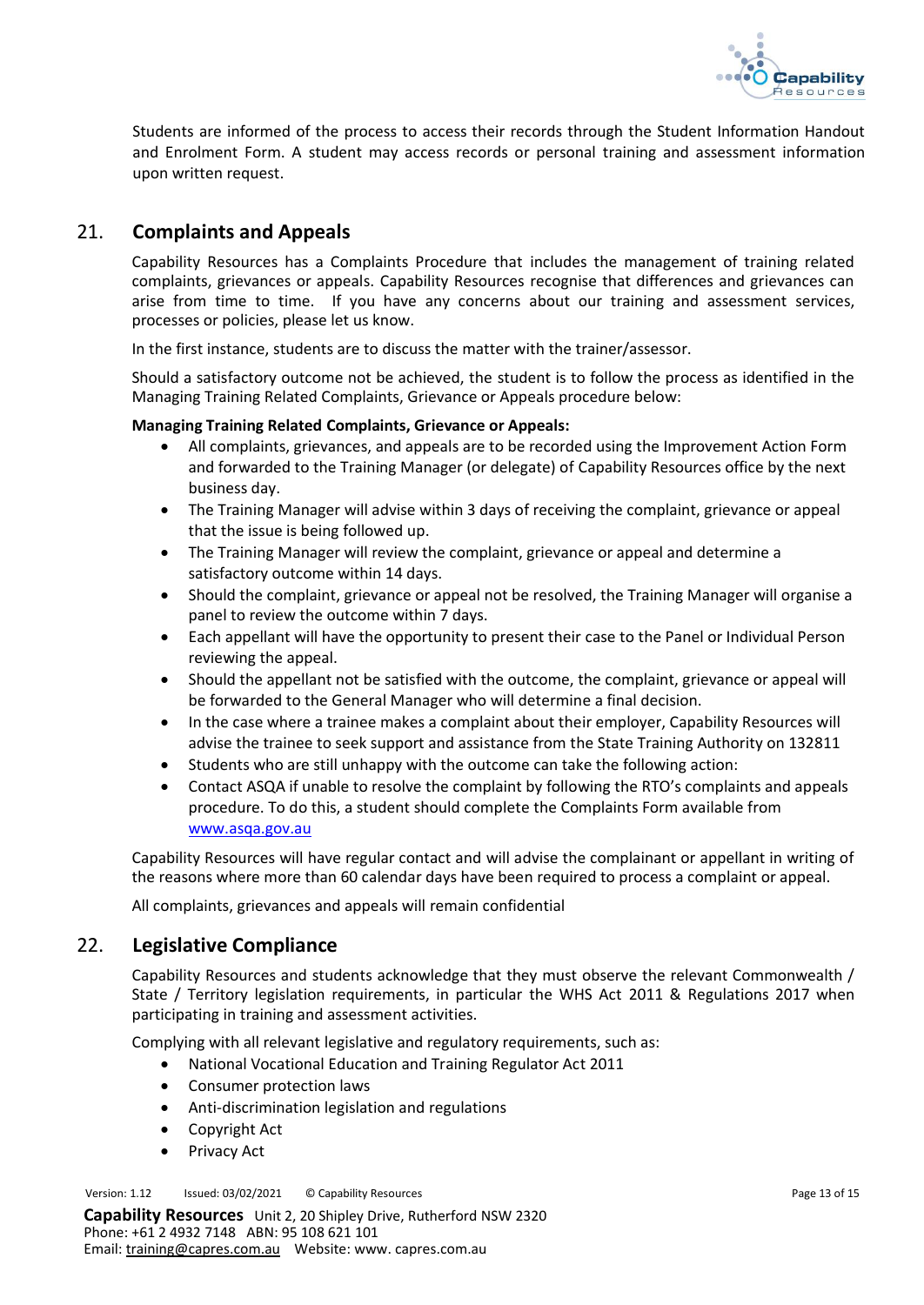

• Student Identifiers Act 2014

Further information on the legislative instruments can be obtained from: <http://www.comlaw.gov.au/Home> an[d http://www.legislation.nsw.gov.au/maintop/search/inforce](http://www.legislation.nsw.gov.au/maintop/search/inforce)

## <span id="page-13-0"></span>23. **Issuing Certificates**

Capability Resources will produce certificates that comply with the AQF Qualifications Issuance Policy, where Statement of Attainments will use the NRT logo and a Qualification will use both the NRT and ASQA logos.

On successful completion of nationally recognised training and assessment activities, Capability Resources will issue to the student the relevant certification that has been identified by the full completion of an Assessment Record.

A student's Unique Student Identifier will not be displayed on certificates as per the Student Identifiers Act 2014.

Capability Resources can only issue certificates to students who have a verified USI (Unique Student Identifier). This is performed through the Vettrak student management system.

The release of a certificate is managed by Capability Resources Certificate Checklist process.

Certificates will be issued within 30 days of successful completion of assessment activities (i.e. completion of Assessment Record and Certificate Checklist) and where full payment has been made.

Where a certificate has been issued and a student requests that the certificate be re-issued, a fee will be payable to re-issue the certificate. The certificate will be marked with "Certificate re-issued on <insert date>".

Copies of certificates will only be released to employers or sites where the student has consented to this on the enrolment form.

#### <span id="page-13-1"></span>24. **Student Identification**

Capability Resources maintains an individual student identification number that is generated by the Vettrak Student Management System.

## <span id="page-13-2"></span>25. **Trainers and Assessors**

Trainers and Assessors engaged by Capability Resources that provide training and assessment services will be equipped with:

- vocational competencies at least to the level being delivered and assessed
- current industry skills directly relevant to the training and assessment being provided
- current knowledge and skills in VET

Ongoing professional development in VET. Each trainer continues their professional development through the implementation of a Trainer Competency Plan; that includes ongoing evaluations, assessment validations, current industry work practice and monitoring of student and employer satisfaction through Capability Resources continual improvement processes.